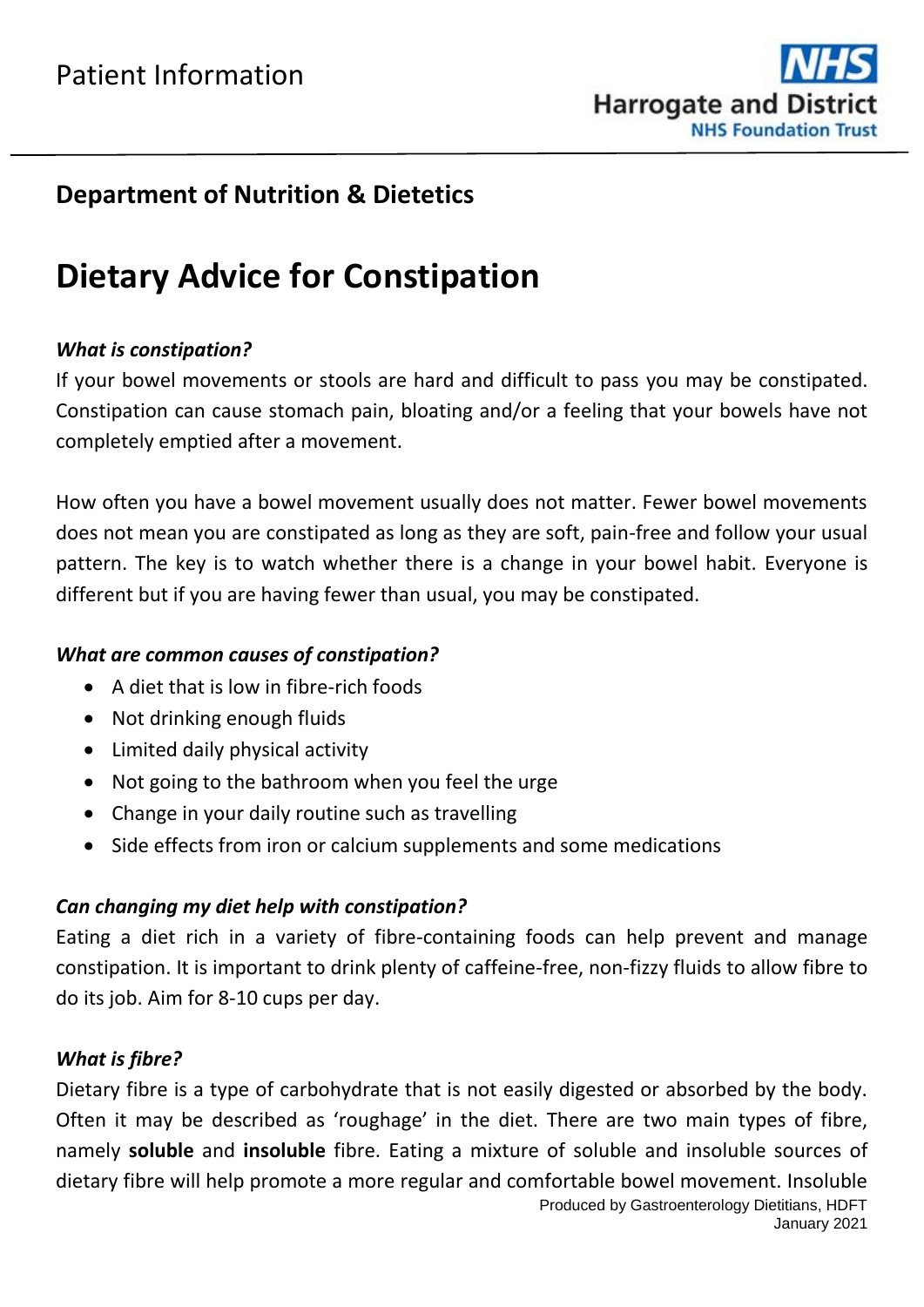fibre can be particularly useful in adding bulk and softening your stools, thus making your time on the toilet less troublesome.

#### *How much fibre do I need?*

The UK recommended intake for dietary fibre is **30g per day**.

#### *How can I increase my intake of dietary fibre?*

- Opt for wholegrain varieties instead of white or refined varieties e.g. Bran-flakes<sup>®</sup> instead of cornflakes. The same applies to flours; try to use wholewheat flour in baking/cooking at home.
- Try to keep the skin on fruits, vegetables and potatoes. Try to meet your '5-a-day' target.
- Use pulses e.g. lentils and beans to bulk up dishes such as curries, chilli or soups. You can also try to add extra vegetables into casseroles, bolognaise or stew.
- Frozen and/or canned varieties of fruit and vegetables are still a good source of fibre.

**Remember it is important to introduce fibre-containing foods gradually (i.e. one extra portion / new food per day) and ensure that you drink plenty of fluid.**